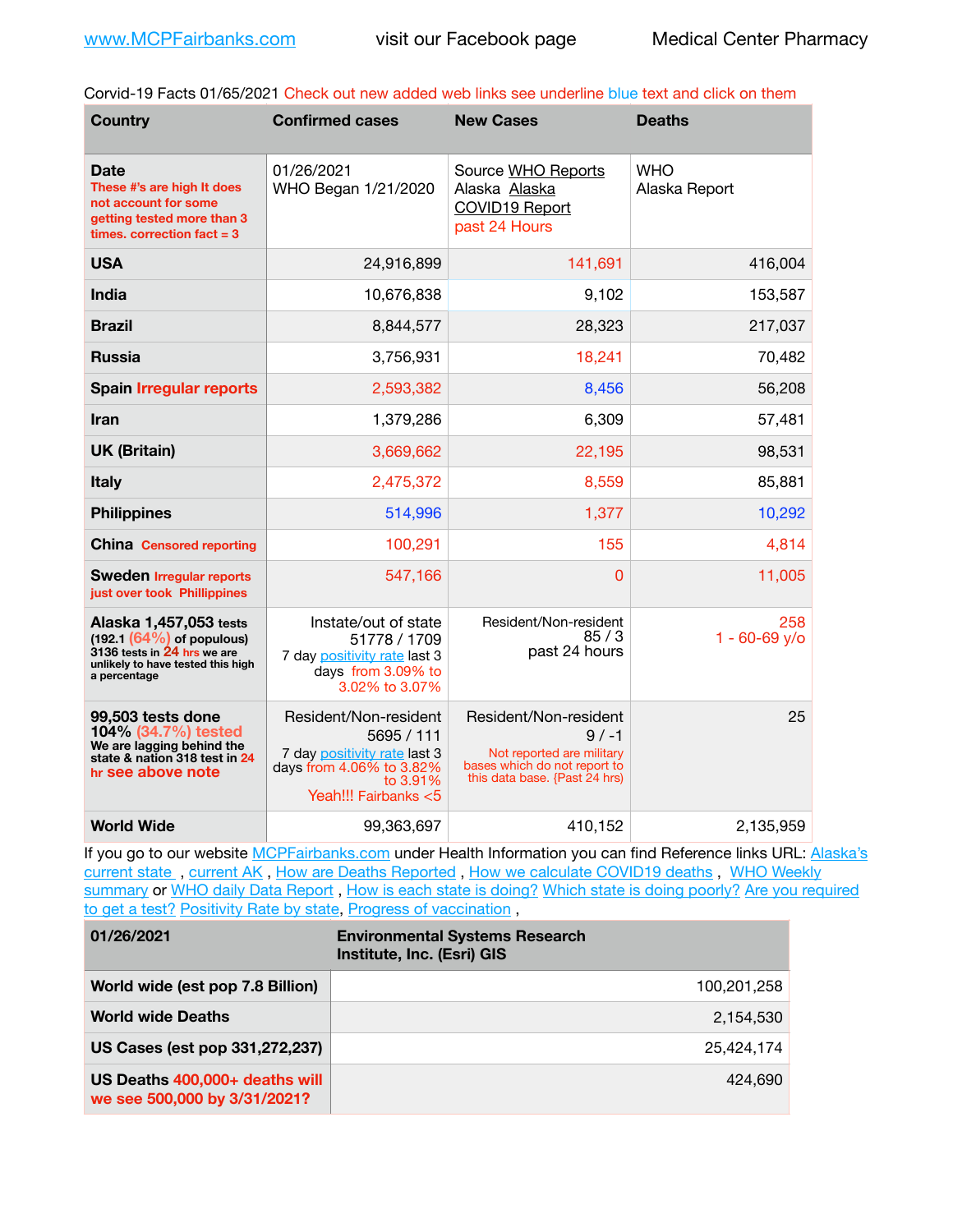## Impact of COVID-19 on the US Healthcare system

Estimated US Population 331.3 million 153.6% (51.2%) have been tested (508.5 million)

Estimated 5% of US population will test positive for Covid-19 16.56 million (currently 25.4 Million (7.68%) of population tested positive vs Alaska 6.81%) we have currently tested an est. 508.5 million based on 25.4 mill that have tested positive discount some of these numbers by 67% to account for multiple testing of same person.

If 8% will require hospitalization of the 16.56 million positive cases, we would need 1.325 million beds. Estimated by the American Hospital Association there are 800,000 staffed beds available.

The US has 2.8 hospital beds per 1000 our needs could be 56, China had 4.3, Italy 3.2, South Korea 12.3

The USNS Mercy and Comfort added **8.2000** staffed beds, not ICU Of these estimated to be admitted to ICU 960,000, to ICU beds The US has 16,000 ICU beds we have 68,000-85,000 beds US could need 299,000 beds with ventilators  $\leq 16,000$  ventilators

 The Needs

**Summation:** Estimated needs could be 1.325 million hospitalized beds for just COVID-19 patients alone. If positives represents 5% of test run, then approximately 508.5 million have been tested, we have no idea how many tests have been run or how many multiple tests conducted on the same person, resulting in 25.4 million positive tests run with 424690 with 4251 deaths in the past 24 hours, ave 2740/day. In AK, with 51,778 positive cases 6.81% of Alaska, 1170 hospitalizations, and 258 deaths. Hospitalization rate is 2.26% of those that test positive, Death Rate 0.498% overall or 22.05% of those hospitalized.

Normal ICU stay 5-7 days, estimated ICU stay for COVID-19 2-3 weeks and they could tie up a ventilator for that length of time also, helping only 1/3 as many patients.

This is why we need to flatten the curve by social spacing and only essential travel.

Expected Death (these are just estimates based on other countries) if 5% of the US Population (16.56 million) test positive we are now at 23.7 million positive and if

1% die = 165,600 people

2% die = 311,200 people

3% die = 496,800 people

6% die = 993,600 people obviously we have passed the 1.325 million positive cases we are 21.5million so if 5% of the US population (16.56 million) test positive and 6% of those die = 993,600 deaths if no vaccine, or if 3.09% (511,704) will die, we are 77.3% of the way there in 44 weeks.

 World wide death rate of positive tests actually 2.15%. The US is at 424690 1.67% of those actually tested positive, that is 73% lower death rate than when we started in 3/2020 , started at 6%. There are 7.8 Billion people in the world 331 million live in the US (4.2% of the world's population) 7.68% have tested positive. The US deaths represents 19.71% of the world's death numbers and 25.37% of worldwide confirmed cases. In comparison to the flu in the US

CDC Estimates. From 2010 to 2016, the flu-related death rate was between 12,000 and 56,000, with the highest season being 2012 to 2013 and the lowest being 2011 to 2012. Most deaths are caused by complications of the flu, including pneumonia or a secondary bacterial infection of the heart or brain. or 2,000 to 9,333 per year. In 2020 in the US has 19 million cases 180,000 hospitalized and 10,000 (0.052%) have died, typically it is 2% will die, compared to 1.67% with COVID19. 153.6% (US), 192.1% (Alaska), & 104% (Fbks) are still too few to protect us from future outbreaks. Experts feel that we need either need people to get infected with the virus and develop antibodies or get vaccinated to create immune antibodies to protect us, that we need >60% of the population to have positive antibody tests and preferably 70-90%, one expert felt they would not feel confident til >85% were positive, to give assurance (herd immunity) in order to go without masks and social distancing. NY City seems to have the highest number at 20%. Testing is so important. Currently we are testing at 46.46 Million tests per month. At this rate to test everyone once it will take 7.06 months or over 0.6 years. To test 3 times it would take 21.18 months or 1.76 years

The Flu (Influenza kills approximately 1-2% of those infected, SARS killed 800 people total, COVID19 appears to kill 1.67% of those that test positive or 17% less deadly than the flu and seems to be more contagious. (Seems to spread more readily)

Alaska has 51778 so far, 5695 in Fairbanks or 1 of every 9 of Alaskans, and with 25 of 258 deaths 1 in 10, the first case was transient foreign airline crew member. Interesting, the Source of Alaska's SARS-Cov2 virus originated not from East Asia by travelers or the west coast (Washington where it was first observed) , but came from the east coast of the US, and they were inoculated first from Europe, accordingly from New York's Governor and CDC. Currently 5 Variants known, only 4 in the US (Europe's (china's)) Primary, plus an Ohio variant (COH.20G/501Y), and a [UK](https://www.cdc.gov/coronavirus/2019-ncov/transmission/variant-cases.html) (B.1.1.7), South African (1.351), and Brazil (P.1), only Europe's in Alaska so far.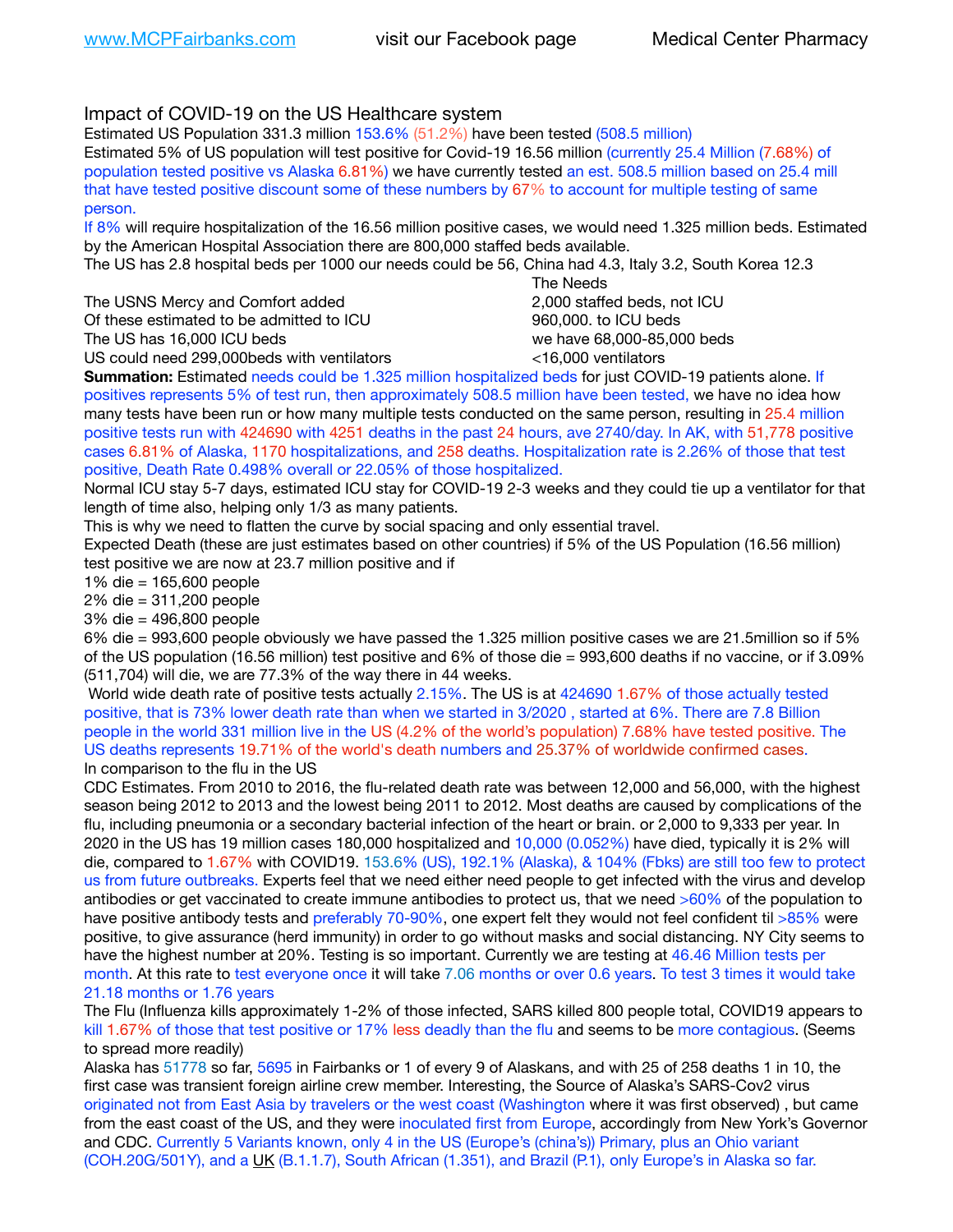**Best practice protection** is good personal Hygiene do not touch eyes, nose, mouth, wash hands frequently for at least 20-30 seconds, before you touch your face, and observe personal spacing of 6-18 feet. Remove your shoes in your house, frequently clean surface areas, let the cleaner sit 15-20 sec before wiping off. **We are recommending to wear any kind of mask.**

Drug treatment is being researched, but as yet not been verified, only suggested. Best to isolate those sick and isolate those most susceptible (old and preconditioned with risk factors)

**Risk factors:** Cardiovascular disease (56.6%), Obesity (41.7%), Diabetes (33.8%), age >60, respiratory problems, especially smokers or those who vape, High Blood Pressure

If you have been exposed self isolate for 2-4 weeks

One episode in China, a man tested negative for 27 days before showing symptoms. So Isolation may want to be considered up to 4 weeks not just 2 weeks.

Italy 1 in 10 positive cases admitted to ICU due to Hypoxic failure requiring mechanical ventilation. In NY it was 1 in 7 that required hospitalization, of the 5700 hospitalized 2634 were discharged (79% (2081)) or added (21%(553)), 9 in 10 put on a ventilator died.

Public policy development and education is important. **How Long does Covid-19 stay on objects**

| up to 3 hours                          |
|----------------------------------------|
|                                        |
| (Influenza virus 1.82 Hrs)<br>9.04 hrs |
| 11 hours                               |
| 24 hrs                                 |
| 72 hours                               |
|                                        |





### Updated graph numbers.

| Project outward                |                        |
|--------------------------------|------------------------|
| Exhalation can spray           | 1.5 m $(4.9$ ft)       |
| spittle (droplets)             |                        |
| Coughing                       | $2 \text{ m}$ (6.6 ft) |
| Sneeze                         | 6 m (19.7 ft)          |
| Development of immune response |                        |
|                                |                        |

Early viral testing tests to see if you currently have the virus.

Later antibody testing tells us if you have been exposed and survived. But does not tells us if you have immunities to the virus. We will need to have both tests done in order to open the community.. Viral Antigen and Viral RNA tells us you have the

disease and can spread the disease and can or are currently sick.

IgM (short term) and IgG (long term antibodies) tells us you have experienced the virus or had the vaccine, and got over it. You may be resistant if your [antibody levels](https://www.cdc.gov/coronavirus/2019-ncov/lab/resources/antibody-tests.html) are high enough. [Current](https://l.facebook.com/l.php?u=https://www.itv.com/news/2020-10-26/covid-19-antibody-levels-reduce-over-time-study-finds?fbclid=IwAR3Dapzh1qIH1EIOdUQI2y8THf7jfA4KBCaJz8Qg-8xe1YsrR4nsAHDIXSY&h=AT30nut8pkqp0heVuz5W2rT2WFFm-2Ab52BsJxZZCNlGsX58IpPkuVEPULbIUV_M16MAukx1Kwb657DPXxsgDN1rpOQ4gqBtQsmVYiWpnHPJo2RQsU6CPMd14lgLnQnFWxfVi6zvmw&__tn__=-UK-R&c%5B0%5D=AT1GaRAfR_nGAyqcn7TI1-PpvqOqEKXHnz6TDWvRStMnOSH7boQDvTiwTOc6VId9UES6LKiOmm2m88wKCoolkJyOFvakt2Z1Mw8toYWGGoWW23r0MNVBl7cYJXB_UOvGklNHaNnaNr1_S7NhT3BSykNOBg) [View of antibodies/immunity](https://www.livescience.com/antibodies.html)[.](https://www.itv.com/news/2020-10-26/covid-19-antibody-levels-reduce-over-time-study-finds) We have tested currently 192.1% (64%) of the Alaskan population and over little over 153.6% (51.2%) of the US population, discount these numbers by 67% to reflect multiple testing of

the same person. To be safe, we need at least 25% to see if we are making progress, [60%](https://www.jhsph.edu/covid-19/articles/achieving-herd-immunity-with-covid19.html) to barely [qualify](https://www.nature.com/articles/d41586-020-02948-4) to be safe, and [70-90%](https://www.mayoclinic.org/herd-immunity-and-coronavirus/art-20486808) to be assured we will not see a second wave of sickness. Some experts will [not feel safe til we are at 85%](https://www.bannerhealth.com/healthcareblog/teach-me/what-is-herd-immunity).

Three types of clinical laboratory COVID-19 or SARS-CoV-2 tests are being developed:

Molecular Gene sequencing (current method), Viral antigen (testing parts of the virus), Host antibody tests (serology). They detect the virus in different ways.

Mask & [Mask Usage:](https://www.nationalgeographic.com/history/2020/03/how-cities-flattened-curve-1918-spanish-flu-pandemic-coronavirus/) N95 filter out 95% of the particles in the air 3 microns in size or larger.

Mold sizes are about 10-12 microns in size. Bacteria are larger, so is dust

Gas molecules and viruses are smaller. PM2.5 are 2.5 microns in size.

**Viruses** can be 1 micron in size, 0.3 micron in size, or 0.1 microns in size, so they **will pass right through**. **We recommend wearing any mask, the mask may provide up to 5 times the protection** over **wearing no mask at all**. It still **does not protect** the wearer from contracting the infection, it **can inhibit** the spreading, something is **better than nothing at all**.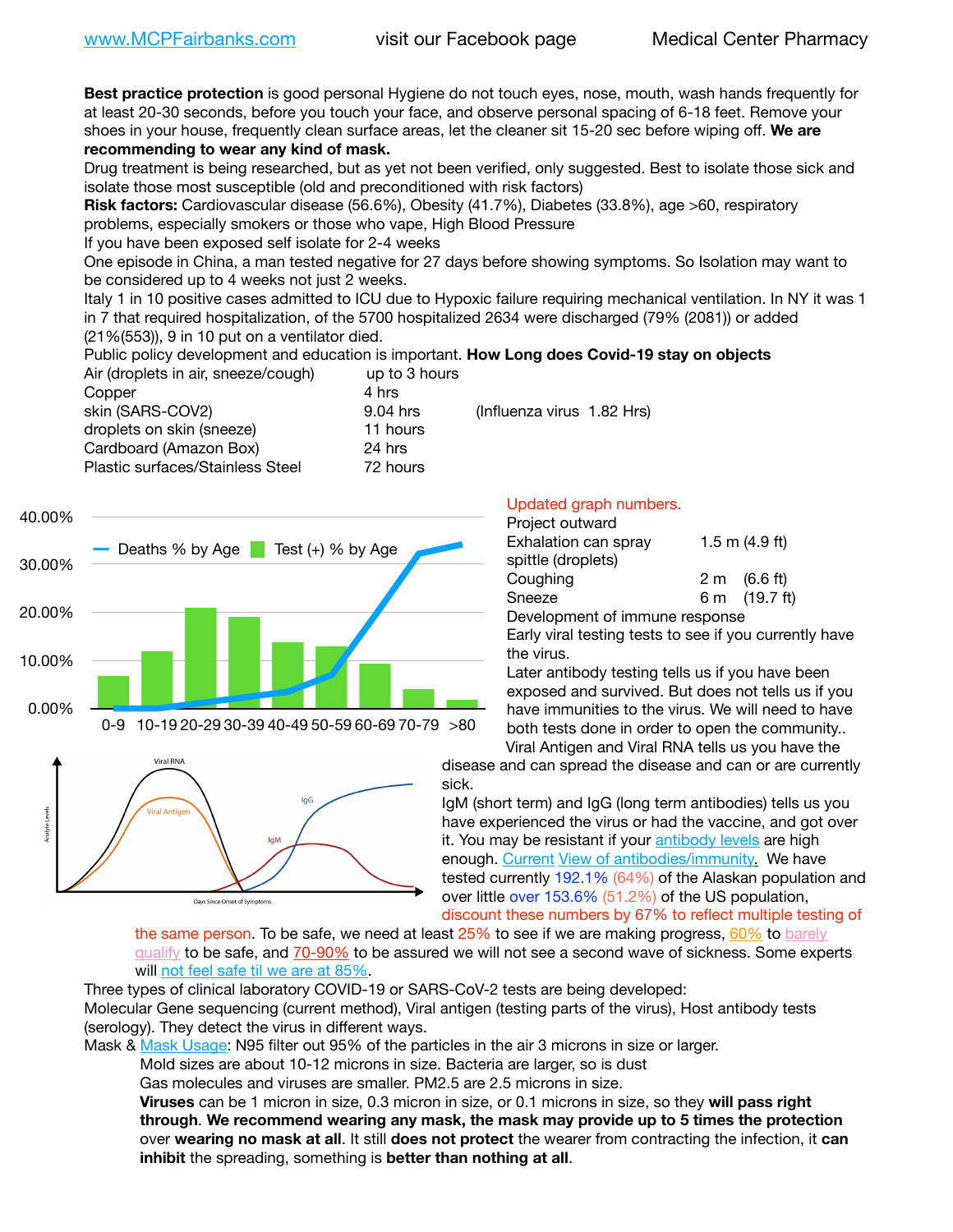**Remember there is a clean side ( the side towards you) and a dirty side,** the side to the contaminated air is dirty. If you are COVID positive then this is reversed. When handling the mask, do not touch the dirty side and then touch your face, Wash properly your hands first after touching the dirty side before touching your face. If you are infected the dirty side is the inside surface of the mask. Wash your homemade mask in hot water wash >133F (for at least 10 minutes) and rinse to sanitize with high heat >133F Plus and a weak bleach or peroxide (not Both) the mask. Daily if possible. If you are a frontline health care provider with a homemade fabric mask 2 hours. Do not touch the dirty side.

**Alcohol solutions** should be 60-80% alcohol **70%** is optimal. **Keep wet and rub 30 seconds**, or Happy Birthday song sung 3 times. **Hydrogen peroxide diluted to 2%** or 4 teaspoonful per quart of water (20ml per 946ml) Bleach the same ratio **Vinegar and ammonia are good cleaning agents, but not disinfectants**. **Do not mix** any of these agents together, toxic fumes can result. **Disinfectants, in order to be effective**, should remain on the applied surface, to be cleaned moist **(wet) for 30 seconds to 4 minutes** depending on material. Caution may dissolve glue or adhesives or bleach and discolor items, check with manufacturers. Do not let it get inside electronic devices. UV (10 minutes), [UV light](http://www.docreviews.me/best-uv-boxes-2020/?fbclid=IwAR3bvFtXB48OoBBSvYvTEnKuHNPbipxM6jUo82QUSw9wckxjC7wwRZWabGw) only kills where it can see.

#### **Myths**

Taking hot baths, using colloidal silver, eating garlic soup, gargling with bleach are not proven to be effective. We have already seen using chloroquine taking the wrong form in the wrong dose can be fatal, one death and one critically injured. (see Arizona couple after listening to the president)

**We have heard of all kinds of cures.** To date there is no curative or preventative treatments, only supportive therapy. At this point there is **no proof** that Quinine, zinc, Hydroxychloroquine, Chloroquine, or Vitamin C works. As they say wives-tale at best, irresponsible reporting most likely. We have seen no information that they work, ineffective dosing issues, over-dosing issues, permanently killing the senses of smell or taste, inappropriate usage, cardiac arrhythmias, and death from the usage of these agents have been reported.

The virus may die out with heat of summer, or cold weather, this is a myth, There are a couple of studies at show the virus can withstand 98F

We know the body tries to use up to 104F to potentiate our immune system, to kill viruses. Taking NSAID, Aspirin, Ach-Inhibitors, Arb's and you get the COVID-19 infection are not contraindicated and no clinical evidence that says you should stop any of these classes of medications. It would be misguided and ill advised if you did so In other words, Unless your doctor makes changes, keep taking your medications unless told to do otherwise.

As of 12/21/20, DHSS is aware of 11 reports regarding possible allergic reactions from Alaska's hospitals to CDC: Bartlett Regional Hospital (8), Providence Alaska (2) and Fairbanks Memorial Hospital (1). Two were identified as anaphylaxis and one of those resulted in hospitalization for ongoing monitoring. In the other three cases, symptoms were mild and not considered anaphylaxis. Symptoms have resolved in all cases and the hospitalized patient has been discharged and is doing well. The CDC said there appears to be no obvious geographic clustering of these reactions, nor was a specific production lot involved. People who experience anaphylaxis after the first dose should not receive a second dose, according to CDC recommendations.

Magnitude of Death Comparison

| <b>Conflict</b>                                       | <b>Combat Death</b> | Past 24 hours |
|-------------------------------------------------------|---------------------|---------------|
| <b>Revolutionary War</b>                              | 8,000               |               |
| <b>Civil War</b>                                      | 214,938             |               |
| <b>World War I</b>                                    | 53,402              |               |
| <b>World War II</b>                                   | 291,557             |               |
| <b>Korean Conflict</b>                                | 33,686              |               |
| <b>Vietnam</b>                                        | 47,424              |               |
| <b>Gulf War</b>                                       | 149                 |               |
| Afghanistan                                           | 1,833               |               |
| <b>Iraq</b>                                           | 3,836               |               |
| <b>1918 Flu</b>                                       | 675,000             |               |
| 9/11 deaths                                           | 2,977               |               |
| <b>COVID19 deaths from</b><br>1/20/2020 to 01/26/2021 | 424,690             | 4,251         |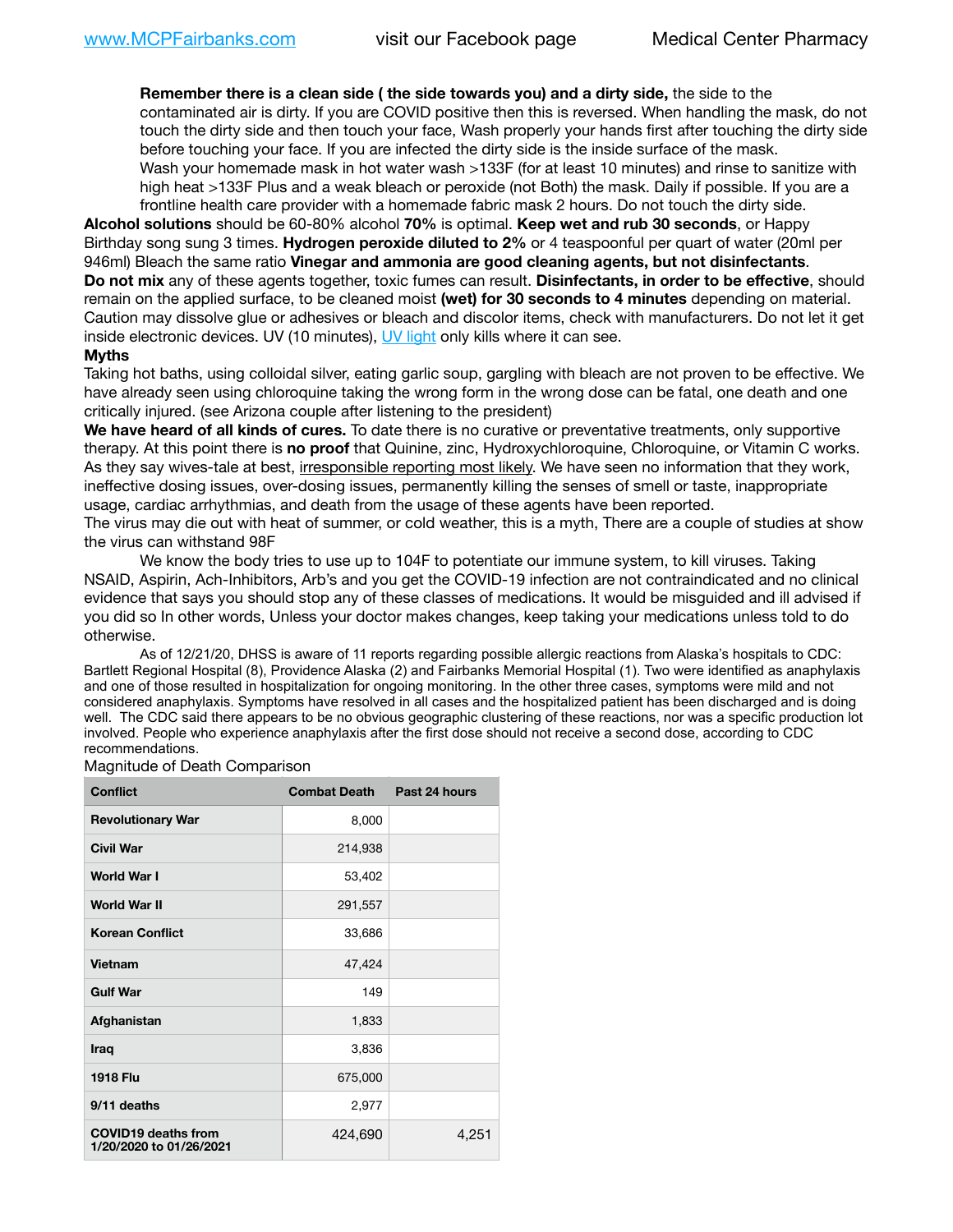Check our website [www.MCPFairbanks.com](http://www.MCPFairbanks.com) for the 13 testing sites in the interior of Alaska.

| Group                                               | Alaska COVID19 Vaccine plan 12/30/2020<br>update as of 1/26/2021                                                                                                                                                                                                                                                                                                                                                                                                                                                                                                                                                                                                                              | Who can get the<br>vaccines?<br><b>Availability</b>                                                                          |
|-----------------------------------------------------|-----------------------------------------------------------------------------------------------------------------------------------------------------------------------------------------------------------------------------------------------------------------------------------------------------------------------------------------------------------------------------------------------------------------------------------------------------------------------------------------------------------------------------------------------------------------------------------------------------------------------------------------------------------------------------------------------|------------------------------------------------------------------------------------------------------------------------------|
|                                                     | Who is in this group                                                                                                                                                                                                                                                                                                                                                                                                                                                                                                                                                                                                                                                                          |                                                                                                                              |
| Phase 1a Tier 1                                     | Long Term care Facility - Staff & Residents<br>Skilled care, Assisted living,<br>Intermediate care with developmental disabilities,<br>Residential Care facilities,<br>State Veterans Homes.<br>Front Line Hospital and Health care workers, beside personal, High<br>Risk jobs (examples ICU, ER, Surgery, Physicans/prescribers,<br>COVID units, Respiratory/OT/PT/ST Therapists, Lab Techs, Facility<br>Security, House Keeping (Environmental services), Dietary)                                                                                                                                                                                                                         | Now, limited<br>audience                                                                                                     |
| Phase 1a Tier 2                                     | Front Line EMS Fire Service providing medical services, Vaccine providers,<br>(That their services are critical), Air and Ground EMS, Community health<br>aides, Practitioners. Health care workers providing vaccines                                                                                                                                                                                                                                                                                                                                                                                                                                                                        | Now, limited audience                                                                                                        |
| Phase 1a Tier 3                                     | Starting 1/4/2021<br>Healthcare workers who have contact with residents >65 y/o and provide<br>regular healthcare services that can not be postponed without impacting<br>short or long term outcomes, or cannot be provided remotely (Not regular<br>populous yet), direct patient contact, in contact with infectious materials,                                                                                                                                                                                                                                                                                                                                                            | Starting 1/4/2021                                                                                                            |
| Phase 1a Tier 4                                     | Health care workers providing COVID19 vaccines to phase 1 populations                                                                                                                                                                                                                                                                                                                                                                                                                                                                                                                                                                                                                         | <b>TBA</b>                                                                                                                   |
| Phase 1b Tier 1<br>(Start of general<br>population) | Age > 65 (General Public) register http://covidvax.alaska.gov/ starting<br>1/6/2021 for appts after 1/11/2021 (All appts filled within 24 hrs of initial<br>openning, future appt pending vaccine availability)                                                                                                                                                                                                                                                                                                                                                                                                                                                                               | 1/11/2021by appt.<br>Accepting appt<br>statewide 1/6/21                                                                      |
| Phase 1b Tier 2                                     | Front Line Essential >50 y/o who's duties are performed with the public/co-<br>workers < 6 feet apart. Emergency responders( troopers, firefighters, Office<br>of children Services staff, Public health workers, teachers preK-12, staff,<br>childcare workers and staff, indigenous language and culture educators,<br>food and seafood workers, grocery store employees, public transit,<br>essential air services, rural cab services, US Postal workers, mail planes,<br>Utility & power (rural), Water and Waste water (Rural), Congregate living<br>settings, acute psychiatric, correctional, group homes, homeless shelters,<br>substance abuse shelters, transitional living homes. | TBA do not register yet                                                                                                      |
| Phase 1b Tier 3                                     | ages 55-64 y/o,<br>>16 y/o living in unserved communities<br>See 1b Tier 2 : Frontline essential workers 16-50 with >2 High risk health<br>conditions working < 6 feet with public or co-workers,<br>Pre-K-12 staff, indigenous language and culture<br>First responders, Office of children services, grocery store workers, Public<br>transit, US Postal workers, Utility workers, water and waste water workers.                                                                                                                                                                                                                                                                           | <b>TBA</b>                                                                                                                   |
| Phase 1b Tier 4                                     | Age $>$ 50 y/o with 2 or more risk factors<br>See Tier 1, 2, & 3 : Frontline workers 16-50 y/o not in Tier 1-3                                                                                                                                                                                                                                                                                                                                                                                                                                                                                                                                                                                | <b>TBA</b>                                                                                                                   |
| Phase 1c                                            | Ages 65-74, 16-64 with High Risk Medical Conditions, other essential<br>workers to be defined                                                                                                                                                                                                                                                                                                                                                                                                                                                                                                                                                                                                 | <b>TBA</b>                                                                                                                   |
| Phase 2                                             | General population<br>Vaccinations via pharmacies, Doctor's offices, Clinics<br>Public Health sites (Mobile clinics, Federally Qualified Health Centers,<br>Public Health Clinics, Other clinics                                                                                                                                                                                                                                                                                                                                                                                                                                                                                              | TBA (To Be announced)<br>To be announced<br>contingent on vaccine<br>availability undergoing<br>public comment period<br>now |